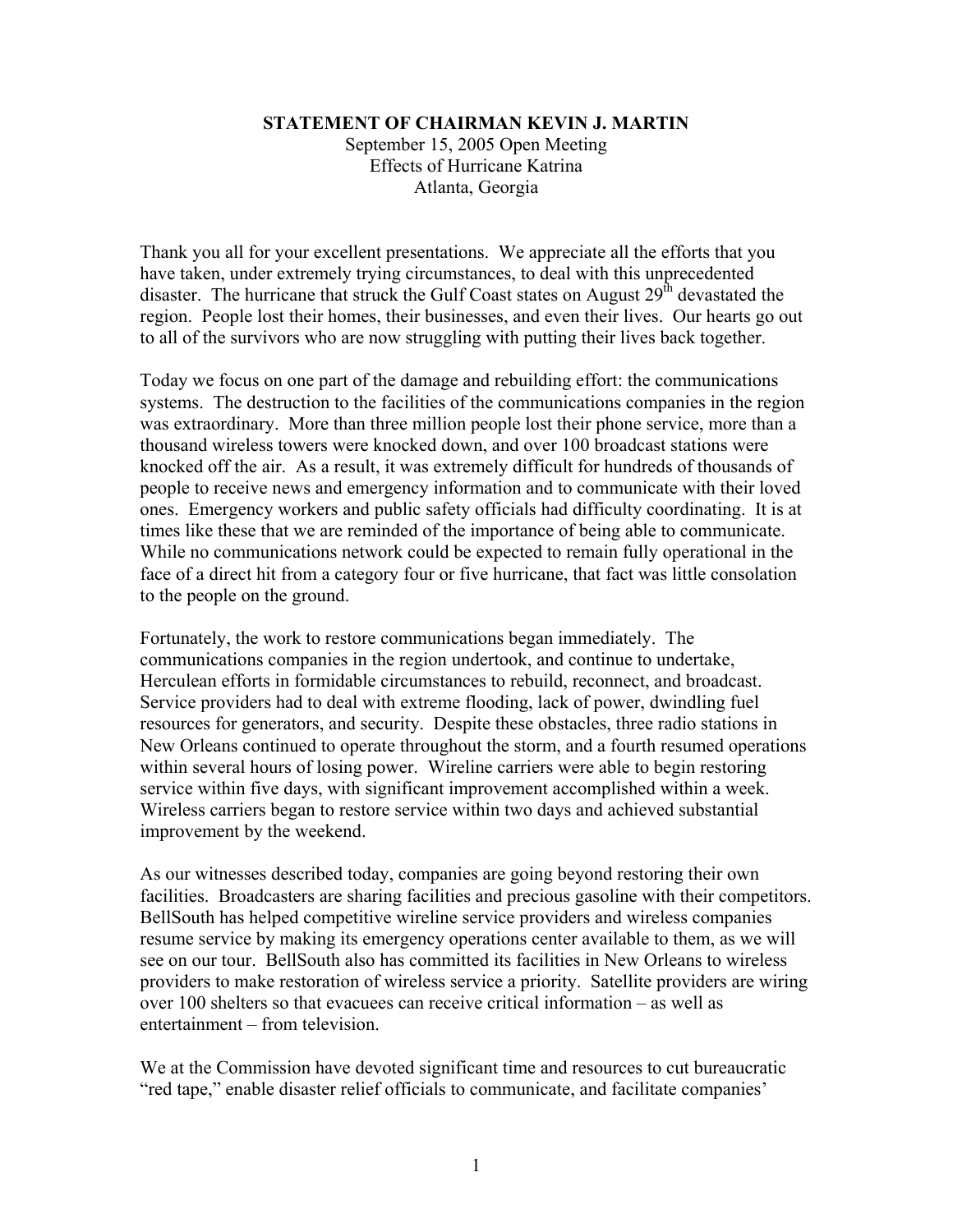ability to quickly restore services in the region. We have waived numerous rules to enable telephone companies to re-route traffic, disconnect and reconnect lines, and switch long distance providers so that consumers' phone calls could get through. We waived rules to enable non-commercial broadcast stations to air fundraisers for disaster relief efforts and to transmit local commercial programming to get critical emergency information to the public. We took action to ensure wireless carriers continue to maintain service to consumers who have been dislocated due to the hurricane and evacuation. We have granted more than 100 temporary frequency authorizations for emergency workers, organizations and companies to provide wireless and broadcast services in the affected areas as well as in shelters around the country.

Since the day after the hurricane struck, we have reached out to affected companies – often numerous times a day – to identify their greatest needs so that we could communicate those needs to other federal officials who have the ability to help companies on the ground. We have been open all day, seven days a week, since the day of the hurricane, which has enabled us to respond to most requests for special authority or waivers within four hours, and all requests within 24 hours. I am extremely proud of the efforts and dedication of the over 200 FCC employees that have helped us in this endeavor. They embody what it means to be a public servant, and I am grateful to all of them.

The witnesses here today represent the many workers and companies who rose to the challenge in the aftermath of Hurricane Katrina. While the task of restoring all services remains significant, you have made great progress. From this process, we need to learn what worked, what did not, and what the Commission should do now to make our communications networks more robust in the future. We need to improve our ability to serve the public in the event of another disaster, and we need to provide leadership to the industry to focus attention on what could be improved.

Today – to provide support to those in need and to improve the ability of the public and emergency responders to communicate during a crisis – I am pleased to announce my intention for the Commission to take three actions.

## **(1) Provide over \$200 million of immediate relief to the affected areas;**

First, I propose to provide \$211 million in universal service funding to the disaster area. We will work through four existing programs to provide this support. We will use the Low Income Program to help those who have been cut off to reestablish their lines of communication. For all people eligible for FEMA disaster assistance, we will provide support for wireless handsets and a package of 300 free minutes for evacuees and people still in the affected area without telephone service. For all people eligible for FEMA disaster assistance, we also will provide support to pay the costs of reconnecting consumers to the network as the disaster-struck area is rebuilt.

Through the Rural Health Care Program, we will support those individuals providing emergency health care services in the region. We will allow public and non-profit health care providers, including American Red Cross shelters, to apply for support of their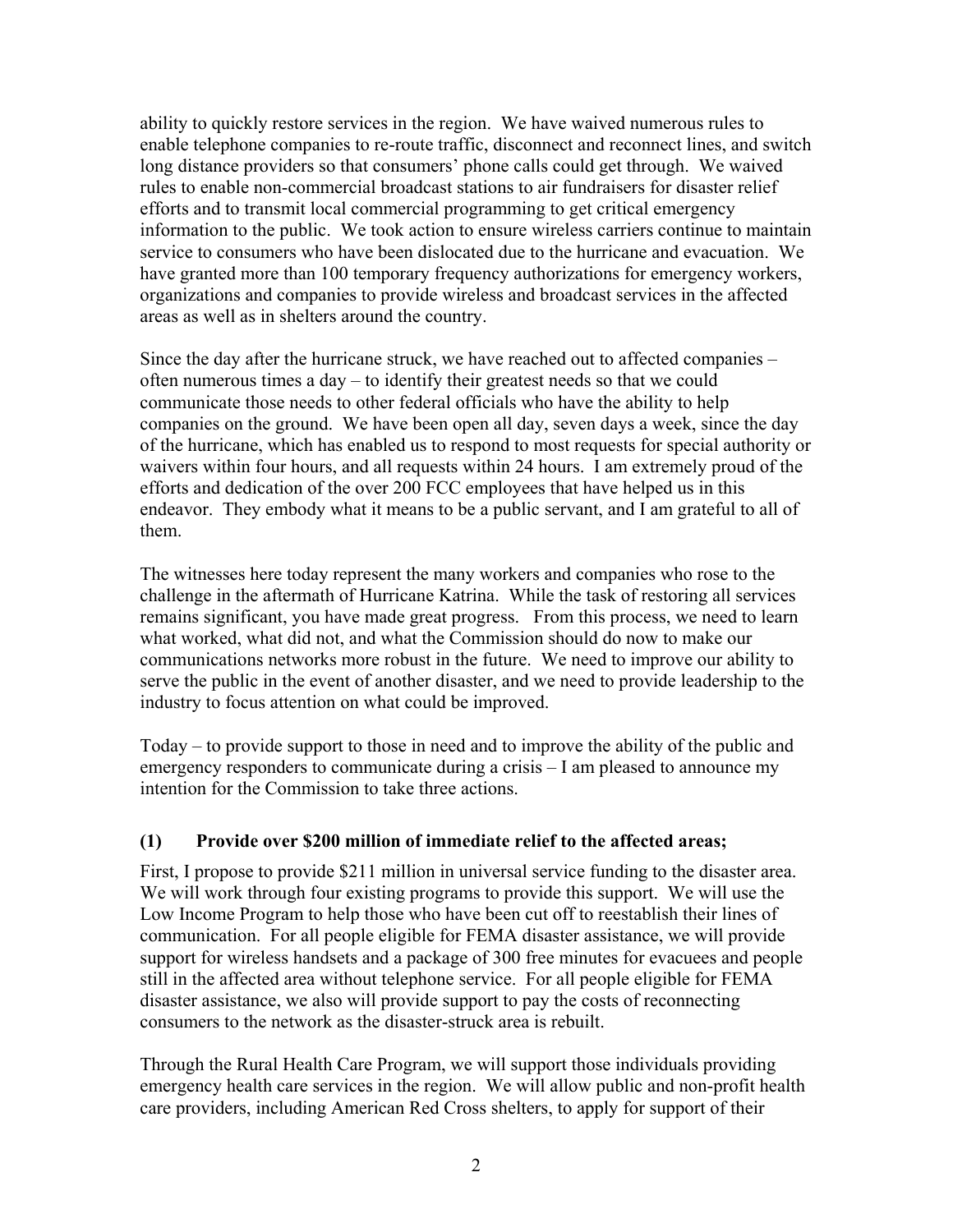telecommunications needs. We will increase discounts from 25% to 50% for qualified providers in the area. To speed the delivery of support, we will modify the filing window for this Funding Year to allow health care providers to submit new or revised applications.

We will use the E-rate Program to help reconnect schools and libraries throughout the region. We will open a new Funding Year 2005 filing window for schools and libraries affected by the hurricane. We will treat schools and libraries struck by the hurricane at the highest level of priority (90%) for Funding Years 2005 and 2006. The Commission can authorize \$96 million in E-rate funds for the approximately 600 schools and libraries in Louisiana, Mississippi, and Alabama hit by the hurricane. We will also allow schools and libraries serving evacuees to amend their Funding Year 2005 applications to account for the unexpected increase in population.

Finally, we will allow carriers to use the High Cost Program to prioritize rebuilding facilities damaged by the hurricane. We will allow telephone companies greater flexibility to use USF support to prioritizing rebuilding wire centers affected by the hurricane.

## **(2) Examine ways to improve network reliability and public safety communications in times of crisis; and**

Second, I am establishing an independent expert panel composed of public safety and communications industry representatives that will be charged with reviewing the impact of Hurricane Katrina on the communications infrastructure in the affected area. The panel will make recommendations to the Commission regarding ways to improve disaster preparedness, network reliability, and communication among first responders such as police, fire fighters and emergency medical personnel.

## **(3) Create a new FCC bureau to better coordinate our planning and response efforts when disaster strikes.**

Third, I intend to propose the creation of a new Public Safety/Homeland Security Bureau. The Bureau will coordinate public safety, national security, and disaster management activities within the FCC. The Bureau will develop policies and rules to promote effective and reliable communications for public safety, national security, and disaster management. It will have responsibility for issues including:

- Public Safety Communications, including 911 centers and first responders
- Priority Emergency Communications
- Alert and Warning of U.S. Citizens
- Continuity of Government Operations
- Disaster Management Coordination (i.e., infrastructure reporting and analysis in times of disaster)
- Disaster Management Outreach
- Communications Infrastructure Protection
- Network Reliability and Interoperability